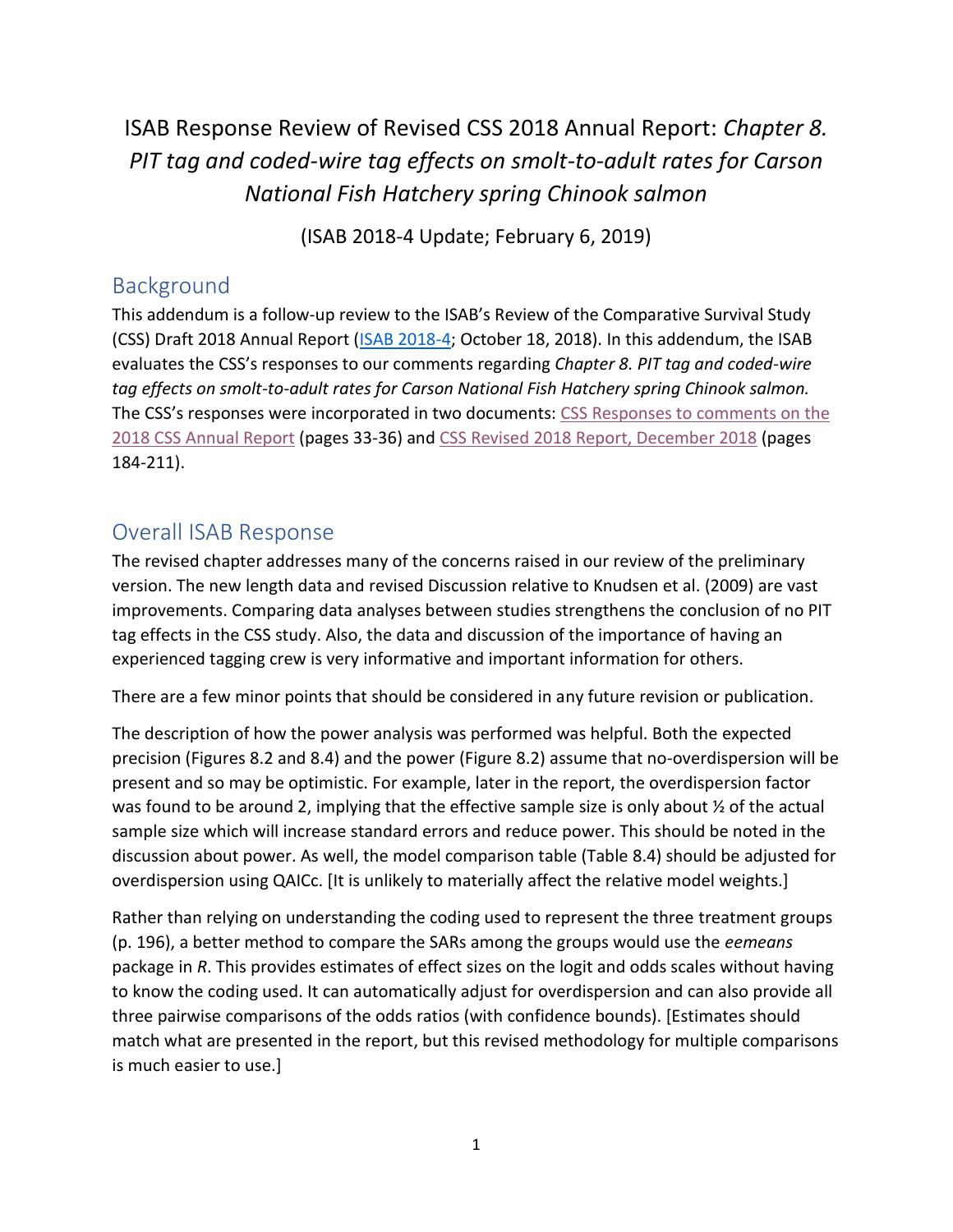Given the three tag groups (CW, PIT, Dual), it is also possible to examine whether the effects of PIT tagging and CW are additive; i.e., is the effect of double handling more/less than the sum of the individual handling/tag effects? [An interaction cannot be fit because there is no group with "no tags".] This is easily done in the current modelling setup.

#### **New Editorial Comments**

Figure 8.3. Include the alpha level (0.10) in the legend.

p.192. Last sentence. Reference to Figure 8.2 should be to Figure 8.6.

Table 8.3. It is confusing to have Brood year, N, and CWT code repeated for each brood year for the dual tagged group. Perhaps replace the repeated values by one line in the "middle" of the two recovery rows so that the reader does not inadvertently double count.

# ISAB Specific Replies to CSS Responses to ISAB's 2018 Comments on Chapter 8

*ISAB 2018: This is a very important study, which appears to be well conceived and executed, but, unfortunately, the reduced returns (compared to projections) reduced the utility of the study.*

**CSS Response:** We disagree that the study has reduced utility. This judgement appears to be based on a misunderstanding of the study design and the return rates that were assumed. The return rates that were realized were well within expectations and we have provided additional details on the return rate assumptions, along with the expected precision and power associated with the tagging levels and study duration.

**ISAB 2019 Reply:** See the Overall Response discussion above. The revised chapter addresses many of the concerns raised in our review of the preliminary version, but we raise a few minor points that should be considered in future revisions or publications.

*ISAB 2018: The original power analysis performed by the authors assumed that SAR values would average 0.37% (0.0037). Instead, for the years they examined, SARs were one-half to one-third of expected (~.0015. or so). This reduces the power to detect effects. While their original power analysis was designed to detect a minimal (relative) difference of 25% in SARs with a power of near 80%, even a 10% effect would be concerning, but an effect of this size will now be very difficult to detect. Indeed, the final estimates of the effect of tag type (Figure 8.9) have very wide confidence bounds on the effect size.*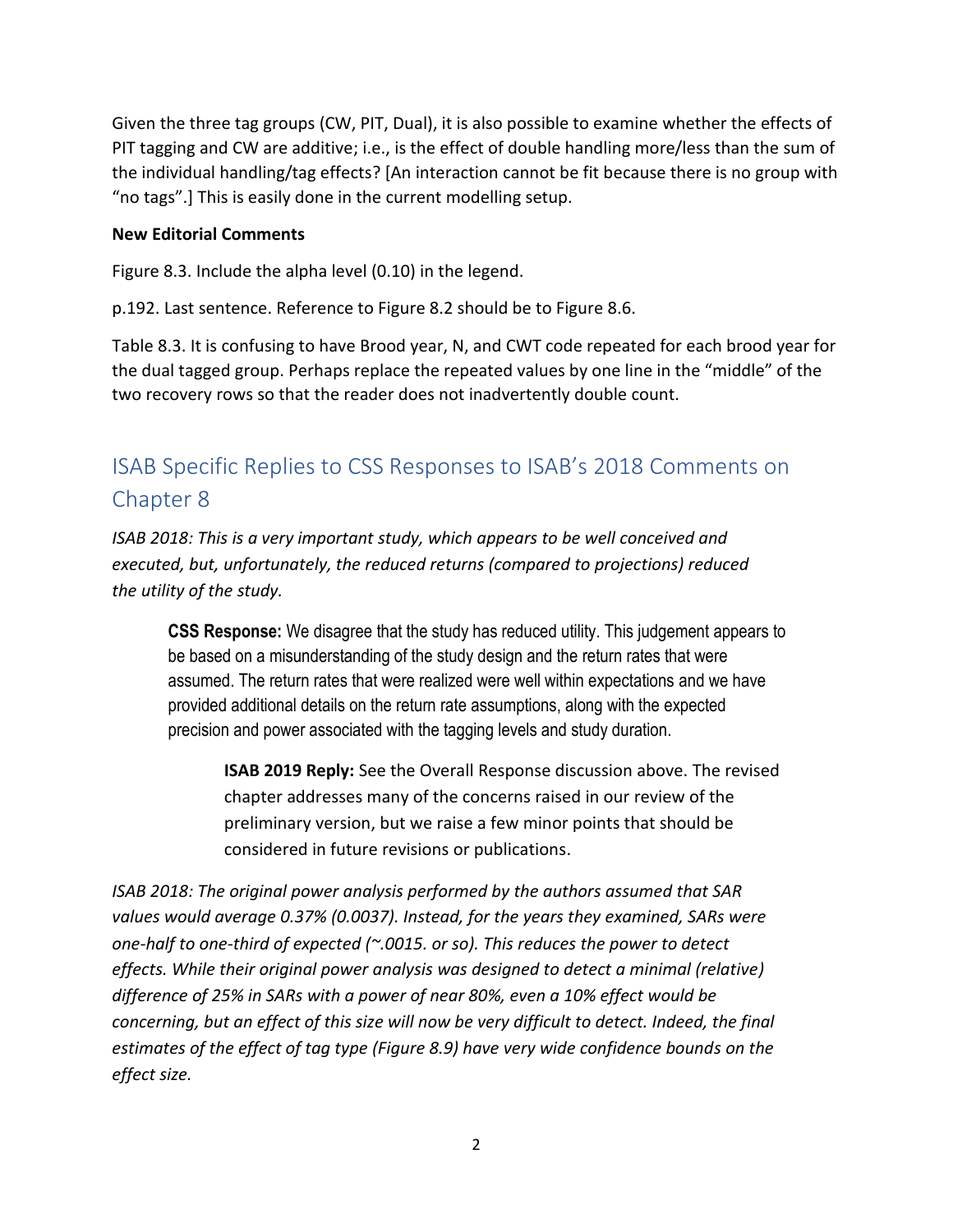**CSS Response:** The average SAR of 0.37% represented the total returns to the hatchery and fisheries across brood years 2000-2004, and this value was not used in the power analyses. We used data on returns to the hatchery for the previous 10 brood years to conduct the power analysis. The SARs observed in this study were well within the range of the SARs that were used for the power analysis. We have provided a detailed description of the power analyses in the revised chapter. The power analyses indicate that a 25% difference in SARs would be expected to be detected 94% of the time and a 10% effect is expected to be detected about half of the time. The wide confidence bounds are partially due to the fact that the PIT tag-only fish returned at a higher rate than CW tag-only fish in two years and at a lower rate in two years.

**ISAB 2019 Reply:** The clarification between the two different endpoints for the SARs (combined returns to the hatchery and captured in the fishery vs. returns to the hatchery only) was helpful. The description of how the power analysis was performed was also helpful. Both the expected precision (Figures 8.2 and 8.4) and the power (Figure 8.2) assume that no-overdispersion will be present and so may be optimistic.

*ISAB 2018: The Discussion needs improvement. The Introduction states: "Knudsen et al. (2009) found that smolt-to-adult recruit survivals (SARs) were on average underestimated by 25% for PIT tagged fish due to tag loss and reduced survival of tagged individuals. Further, they found that after correcting for tag loss, mortality caused by tagging was on average 10.3% and as high as 33.3%." It seems that you would want to address the discrepancy in your results as compared to Knudsen et al. (2009). Further, Knudsen et al. (2009) reported differences in growth of PIT- tagged vs non-tagged fish. Does Carson NFH collect lengths and weights at spawning that would allow the CSS to address that question?*

**CSS Response:** The discussion section has been completely re-written in the revised chapter. We have provided an extensive discussion of the differences in results and methods between this study and that of Knudsen et al. (2009). We have also included an analysis of length-at- return for the tag groups in the study, which found no detrimental effect of PIT tags on length compared to CW-tagged fish.

**ISAB 2019 Reply:** The new length data and revised Discussion relative to Knudsen et al. (2009) are vast improvements. Comparing data analyses between studies strengthens the conclusion of no PIT tag effects. Also, the data and discussion of the importance of having an experienced tagging crew is very informative and important information for others.

*ISAB 2018: Rather than simply reporting that no evidence of an effect was found, please*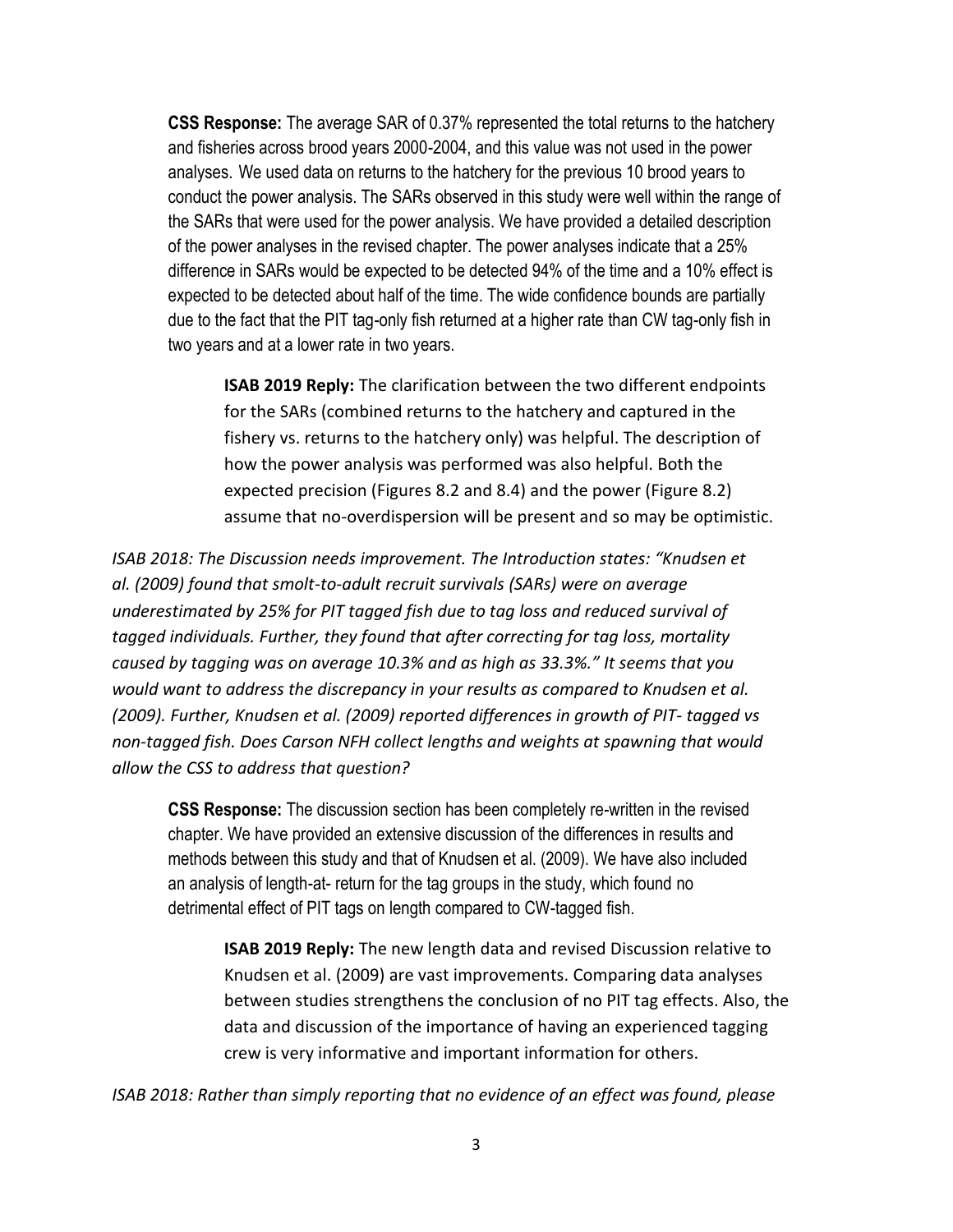*also present point estimates and confidence bounds. For example, Figure 8.9 shows estimates of effect sizes with confidence bounds, but a reader would be hard pressed to interpret the results. All the confidence bounds in Figure 8.9 seem to run from about -1 to 1. Presumably these are on the logit-scale and so represent bounds on the odds-ratio (?) and so the confidence bounds on the effect size are somewhere between exp(-1)=0.36x to exp(1)=2.7x! These are very wide, but many readers may not appreciate just how wide.*

**CSS Response:** We have provided estimates of the odds ratios and their confidence bounds in the revised chapter.

**ISAB 2019 Reply:** This response is adequate.

*ISAB 2018: The major problem with studies of the kind in this chapter is that very large sample sizes are required and consequently, no one study is likely to give definitive results. It would be an opportune time to do a meta-analysis of the many different studies that have looked at this issue to help guide managers on this important topic.*

**CSS Response:** Unfortunately, there have not been many studies that have looked at this issue on smolt-to-adult return rates. We have provided a review of the only three studies that we could find addressing PIT versus CW tags on SARs (Prentice et al. 1994, Knudsen et al. 2009, Cassinelli et al. 2012).

**ISAB 2019 Reply:** This was helpful.

*ISAB 2018: The chapter fits several Cormack-Jolly-Seber models to selected parts of the data. Is there any advantage to creating a single omnibus model?*

**CSS Response:** We have condensed the number of CJS models down to two. One covers release to adult return to the hatchery and the other covers the time from detection at the Carson NFH adult ladder though spawning. The reason that we have two models is that the data for the second analysis (adult ladder detection through spawning) was aggregated across years due to the smaller sample sizes available.

**ISAB 2019 Reply:** This response is adequate and well done.

### *ISAB 2018: The ISAB has the following suggestions and questions to improve the statistics and modeling in the chapter:*

*p. 176. Figure 8.3 seems to indicate that fish of age 3, 4, and 5 are all pooled to estimate a single "survival" probability. But these three age groups will have quite different survival probabilities from Bonneville (as juveniles) to Bonneville (as*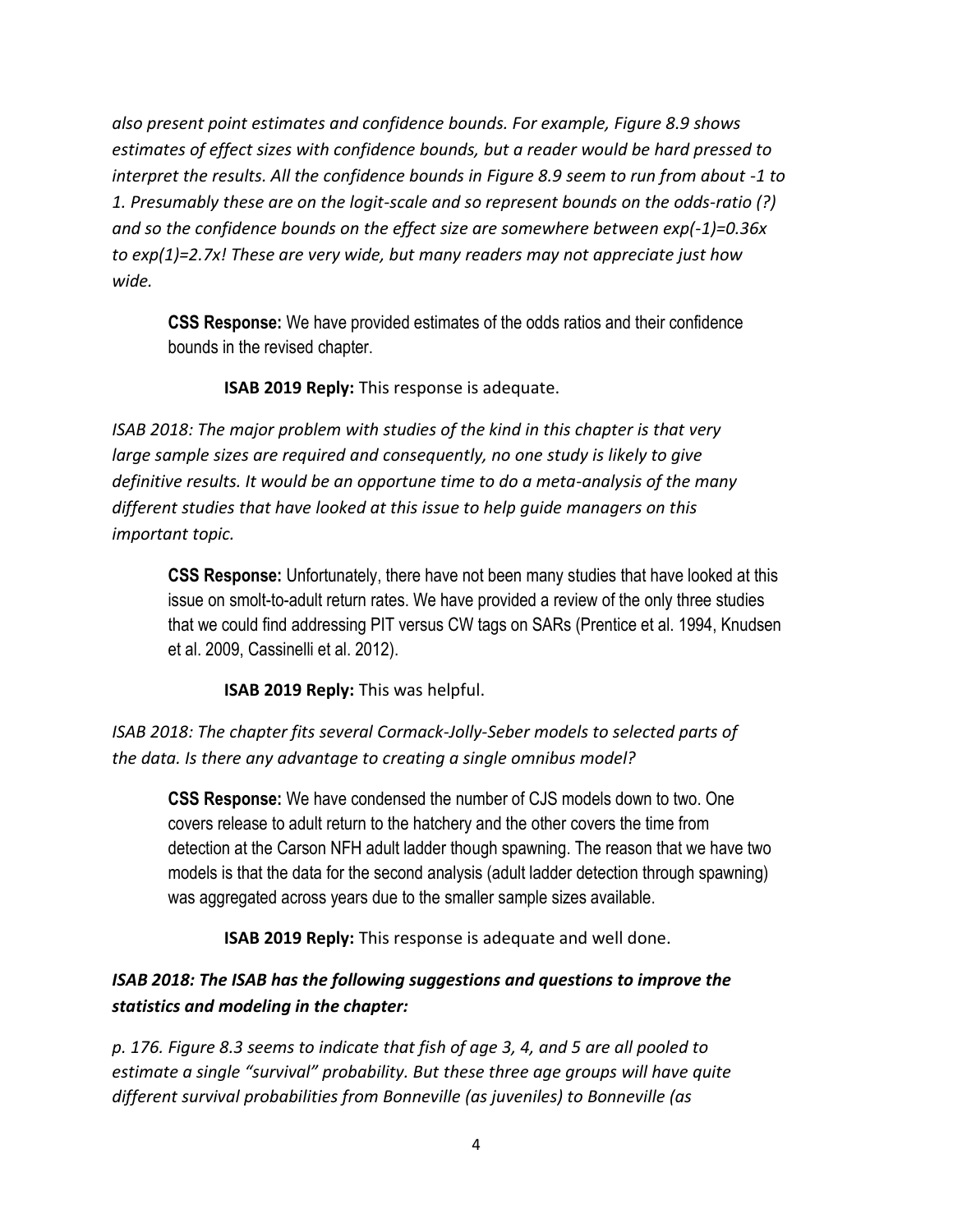*adults). This heterogeneity may affect subsequent estimates of survival. Fortunately, the vast majority of fish are age 4 so any bias is likely to be small. This should be mentioned in the report, and an estimate of potential bias produced.*

**CSS Response:** Similar to Knudsen et al. (2009), we have calculated SARs based on the total number of age-3, age-4, and age-5 adult returns. Most SARs are calculated this way, although for some analyses SARs are calculated with and without age-3 (jack) returns included. We have stated in the report that SARs include all age-classes. It is correct that almost all of the adults returned at age-4, but we do not agree that summing the age-class returns when calculating overall SARs creates any sort of bias.

**ISAB 2019 Reply:** This response is adequate.

*p. 177. The estimate of tag loss needs a model to justify that these are the estimates of the relevant parameters.*

**CSS Response:** The estimates of tag loss are simply a quotient of the number of fish that were determined to have lost their tag divided by the number of fish effectively sampled for tag loss. This is the model that we used and is identical to Knudsen et al. (2009).

**ISAB 2019 Reply:** This response is adequate.

*p. 178. Was there evidence of over-dispersion? If so, how was this incorporated into the results?*

**CSS Response:** Yes, there was evidence for overdispersion and we used a quasibinomial model to account for the overdispersion and adjust the standard errors.

**ISAB 2019 Reply:** This response is adequate.

*ISAB 2018: p. 179. Doesn't the proportion of release groups in each rearing vessel type add to 1? This would make these three X-variables co-linear with the intercept. How was this handled?*

**CSS Response:** We have removed the comparisons of SARs among release groups, so this issue is no longer relevant.

**ISAB 2019 Reply:** This response is adequate.

#### *ISAB 2018 Editorial comments*

*ISAB 2018: p. 171. It states: "… with a power of near 80%." Please give the effect size here rather than making the reader refer to past reports.*

**CSS Response:** We have provided a plot of the power curve for effect sizes ranging from 0% to 30%.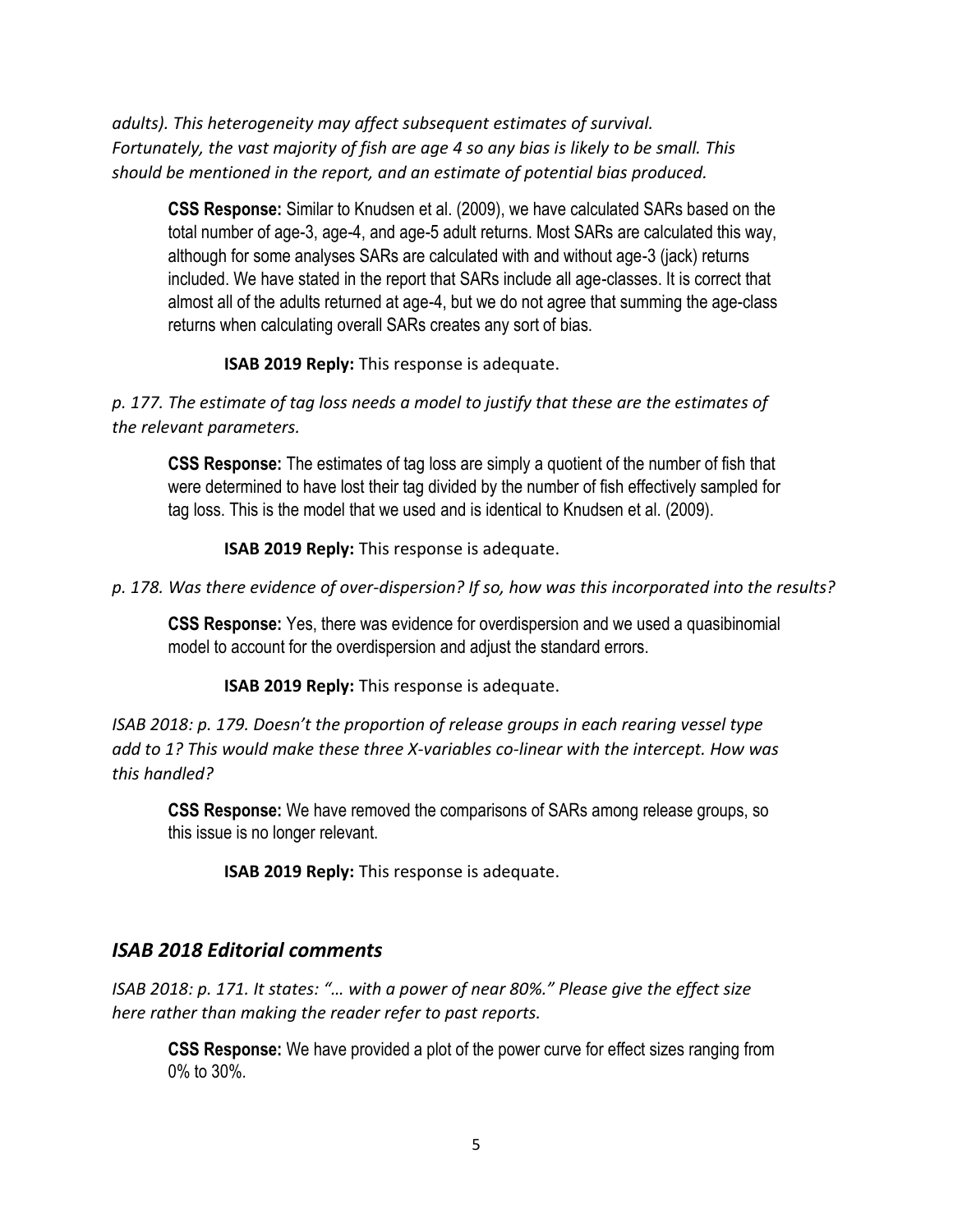**ISAB 2019 Reply:** This response is adequate.

*ISAB 2018: p. 174, 1st full paragraph. It is not clear when this holding period took place. Was it at the time of smolt release or at the time of tagging?*

**CSS Response:** The short-term holding period was 30-days after tagging and we have provided a better description of this in the revised chapter.

**ISAB 2019 Reply:** This response is adequate.

*ISAB 2018: p. 174. It states: "… these fish were removed from the PTES database ..." It is unclear why these fish had to be removed from the database? Of what is PTES an abbreviation?*

**CSS Response:** PTES was an acronym used by the U.S. Fish and Wildlife Service for this study (the PIT Tag Effects Study). We have removed references to this acronym and clarified that additional data from the study is stored in a database by the U.S. Fish and Wildlife Service at their Columbia River Fish and Wildlife Conservation Office in Vancouver, WA.

**ISAB 2019 Reply:** This response is adequate.

*ISAB 2018: p. 180 (and elsewhere). It states: "… do not indicate significant differences between the two PIT tagged groups." This should be reworded as "indicates that there was no evidence of a difference in survival between the two PIT tagged groups." Similar changes are needed in other conclusions in the chapter.*

**CSS Response:** We have adopted this type of wording throughout the revised chapter.

**ISAB 2019 Reply:** This response is adequate.

*ISAB 2018: p. 184, Table 8.4. How can the number of surplus fish be negative in 2014?*

**CSS Response:** This table represents the difference in timing between the mean date of hatchery entry and the date of surplus, inoculation, and the three spawning periods. The negative number indicates that surplus activity occurred three days before the mean entry date for all fish that returned.

**ISAB 2019 Reply:** This response is adequate.

*ISAB 2018: p. 184, 1st paragraph. How can the total percent returns by age = 104% (7% returned at age-3, 90% returned at age-4, and 7% returned at age-5)? The total number of returning dual tagged fish in Table 8.5 is 77, not 76.*

**CSS Response:** We have removed the percent returns by age and all of the age-at-return data are presented in the table. The number of dual-tagged fish that returned is 77.

**ISAB 2019 Reply:** This response is adequate.